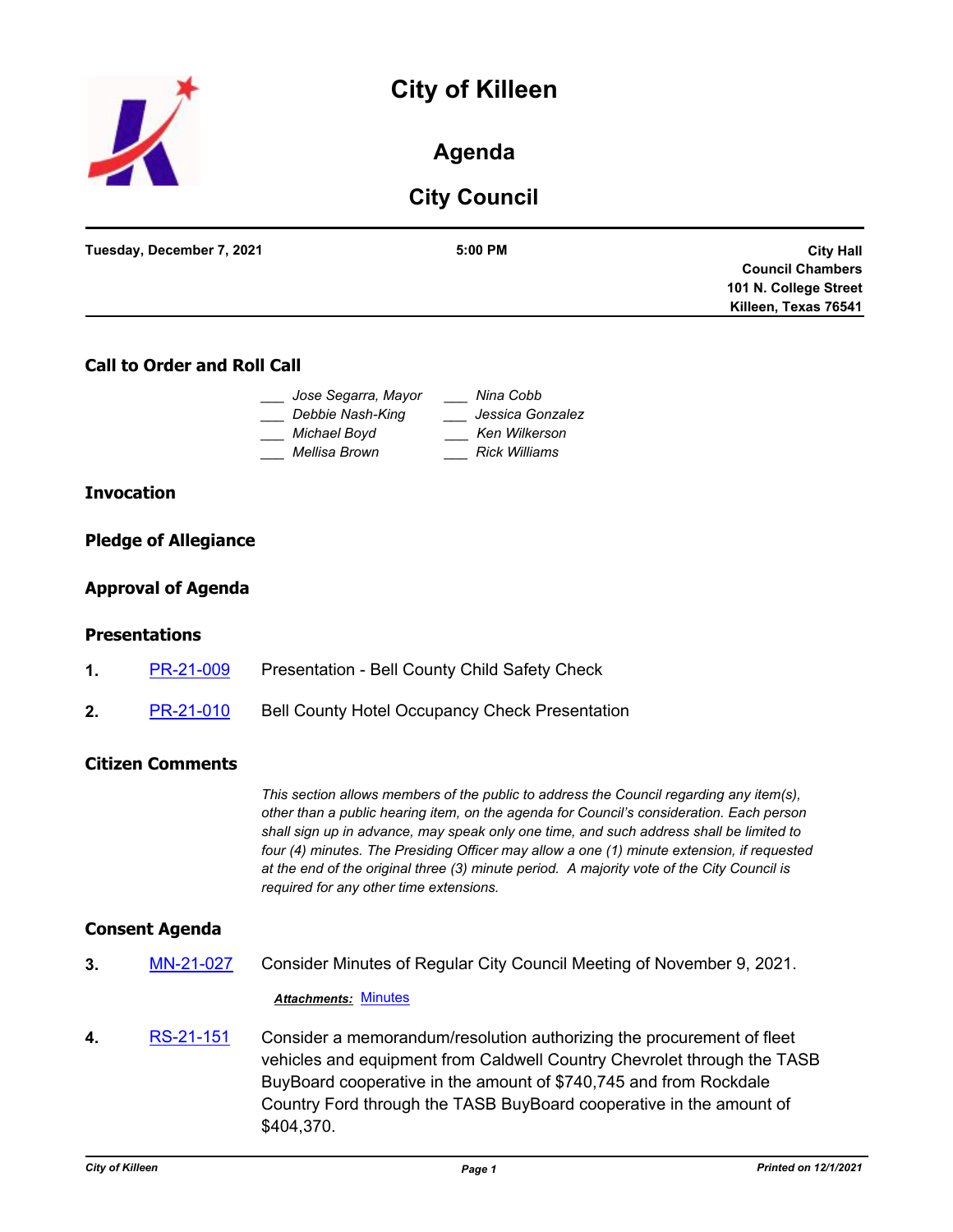#### **Attachments: [Staff Report](http://killeen.legistar.com/gateway.aspx?M=F&ID=d3d7983e-1948-4a00-bb35-08e83615f954.pdf)**

**[Quotes](http://killeen.legistar.com/gateway.aspx?M=F&ID=daa97458-ee46-436c-a69a-8eddb2523fbe.pdf)** 

[Certificates of Interested Parties](http://killeen.legistar.com/gateway.aspx?M=F&ID=15723bb8-6c41-454c-9195-aec2e17d2f18.pdf)

**[Presentation](http://killeen.legistar.com/gateway.aspx?M=F&ID=495c6678-8ba3-46b7-8574-570906b54c94.pdf)** 

**5.** [RS-21-152](http://killeen.legistar.com/gateway.aspx?m=l&id=/matter.aspx?key=5797) Consider a memorandum/resolution rejecting bids received for Bid No. 22-05, Petroleum Products and Diesel Exhaust Fluid.

**Attachments: [Staff Report](http://killeen.legistar.com/gateway.aspx?M=F&ID=7cc7b108-2bca-4267-9c0b-0506624e1747.pdf)** 

[Bid Tabulation](http://killeen.legistar.com/gateway.aspx?M=F&ID=eb23420b-99f8-4511-aec0-e232c8c2b407.pdf)

**[Presentation](http://killeen.legistar.com/gateway.aspx?M=F&ID=81c1ae4a-d4cb-4442-bf09-2fb229c3d1e1.pdf)** 

- **6.** [RS-21-153](http://killeen.legistar.com/gateway.aspx?m=l&id=/matter.aspx?key=5778) Consider a memorandum/resolution authorizing the purchase of library materials from Ingram Library Services through the TXSMARTBUY cooperative in an amount not to exceed \$90,000.
	- [Staff Report](http://killeen.legistar.com/gateway.aspx?M=F&ID=5b400ace-5a34-4c2d-ad11-3c13f152f22a.pdf) *Attachments:*
		- [Vendor Comparison](http://killeen.legistar.com/gateway.aspx?M=F&ID=3ab2de1b-2801-47c7-a0a8-b014e6c3542d.pdf) **[Contract](http://killeen.legistar.com/gateway.aspx?M=F&ID=f819edc6-9e1d-44a2-a3b7-68a058410a89.pdf)** [Certificate of Interested Parties](http://killeen.legistar.com/gateway.aspx?M=F&ID=b9c18981-ec3f-4e5e-bd7a-f25d0e18e739.pdf) **[Presentation](http://killeen.legistar.com/gateway.aspx?M=F&ID=357c5b52-f4f4-4bb4-ab01-4d141f890574.pdf)**
- **7.** [RS-21-154](http://killeen.legistar.com/gateway.aspx?m=l&id=/matter.aspx?key=5787) Consider a memorandum/resolution authorizing the purchase of personal protective equipment from North American Fire Equipment Company through the Sourcewell cooperative in the amount of \$147,383.85.

**Attachments: [Staff Report](http://killeen.legistar.com/gateway.aspx?M=F&ID=a9fcb068-89d4-4c44-b34a-871471f83573.pdf) [Quote](http://killeen.legistar.com/gateway.aspx?M=F&ID=20fe1757-049a-495d-84fd-32792e0e8ceb.pdf)** [Certificate of Interested Parties](http://killeen.legistar.com/gateway.aspx?M=F&ID=74add2c4-38fb-46db-9dd8-56ffdc10d456.pdf) **[Presentation](http://killeen.legistar.com/gateway.aspx?M=F&ID=7f79dc88-1b1a-4b38-a88e-0cec9ed807da.pdf)** 

**8.** [RS-21-155](http://killeen.legistar.com/gateway.aspx?m=l&id=/matter.aspx?key=5799) Consider a memorandum/resolution authorizing the purchase of portable and mobile radios, repairs/parts and accessories from Dailey & Wells Communication through the DIR cooperative in an amount not to exceed \$311,061.72.

> **Attachments: [Staff Report](http://killeen.legistar.com/gateway.aspx?M=F&ID=e4044c48-4df5-403d-8ba1-e9c880429dfc.pdf) [Quotes](http://killeen.legistar.com/gateway.aspx?M=F&ID=2f9618f0-4f4d-48b3-aeb0-d7ce62c47fa9.pdf)** [Certificate of Interested Parties](http://killeen.legistar.com/gateway.aspx?M=F&ID=9b337ad8-afb2-47e4-98d6-52fc0bfe9fe2.pdf) **[Presentation](http://killeen.legistar.com/gateway.aspx?M=F&ID=a48566d1-7fdf-4d9e-95e0-ab5d613e7861.pdf)**

**9.** [RS-21-156](http://killeen.legistar.com/gateway.aspx?m=l&id=/matter.aspx?key=5783) Consider a memorandum/resolution authorizing a professional services agreement with K Friese & Associates, Inc. (KFA) for the design of the Willowsprings and Watercrest Road Reconstruction Project in the amount of \$1,902,976.86.

[Staff Report](http://killeen.legistar.com/gateway.aspx?M=F&ID=6435d19c-24aa-4bff-a16d-bc60ca44397c.pdf) *Attachments:*

**[Proposal](http://killeen.legistar.com/gateway.aspx?M=F&ID=514f6df0-0b2c-41dc-a26b-47cfb95cede9.pdf)** 

**[Contract](http://killeen.legistar.com/gateway.aspx?M=F&ID=e8abf219-3df0-49a5-b11f-12db1dab758c.pdf)**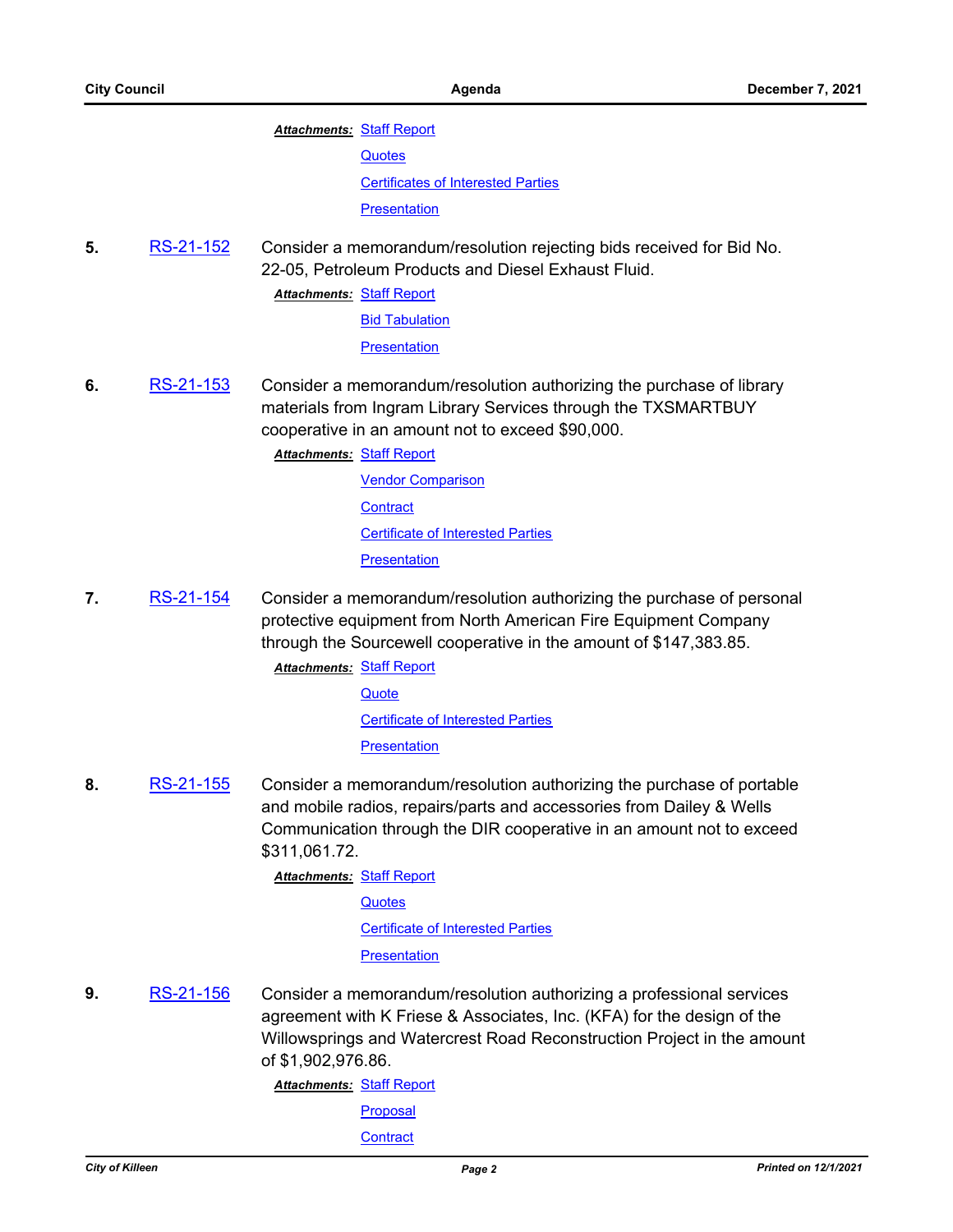#### [Certificate of Interested Parties](http://killeen.legistar.com/gateway.aspx?M=F&ID=9c5cb4cf-03ea-421f-ac1f-ab7d3fd91ce9.pdf)

**[Presentation](http://killeen.legistar.com/gateway.aspx?M=F&ID=adbf053a-a09d-4905-b749-b808f5dbfa26.pdf)** 

### **Public Hearings**

- **10.** [PH-21-065](http://killeen.legistar.com/gateway.aspx?m=l&id=/matter.aspx?key=5790) HOLD a public hearing and consider an ordinance requested by Mitchell & Associates, Inc. on behalf of Texas Land and Living, LLC (Case #FLUM21-09) to amend the Comprehensive Plan's Future Land Use Map (FLUM) from a 'Rural' (R) designation to a 'General Residential' (GR) designation for approximately 9.147 acres out of the James Cook Survey, Abstract No. 161. The property is generally located east of the intersection of Pinar Trail and Grand Terrace Drive, Killeen, Texas.
	- **Attachments: [Staff Report](http://killeen.legistar.com/gateway.aspx?M=F&ID=e1793750-bddb-4ee8-b399-9b99e16a6603.pdf)** 
		- [Maps](http://killeen.legistar.com/gateway.aspx?M=F&ID=2d75521c-0609-4738-b155-792a5ad30590.pdf) **[Minutes](http://killeen.legistar.com/gateway.aspx?M=F&ID=2f912324-00a9-40f4-8e04-245d8b6c08dc.pdf) [Ordinance](http://killeen.legistar.com/gateway.aspx?M=F&ID=0b8b2c8d-6114-46b3-b1df-f97382588c16.pdf)**

**[Presentation](http://killeen.legistar.com/gateway.aspx?M=F&ID=1d570017-5b90-443e-ba1d-2a67afcc9fd7.pdf)** 

- **11.** [PH-21-066](http://killeen.legistar.com/gateway.aspx?m=l&id=/matter.aspx?key=5643) HOLD a public hearing and consider an ordinance submitted by Mitchell & Associates, Inc. on behalf of Texas Land and Living, LLC (Case #Z21-33) to rezone approximately 9.147 acres out of the James Cook Survey, Abstract No. 161 from "A" (Agricultural District) to "RT-1" (Residential Townhouse Single-Family District). The property is generally located east of the intersection of Pinar Trail and Grand Terrace Drive, Killeen, Texas.
	- **Attachments: [Staff Report](http://killeen.legistar.com/gateway.aspx?M=F&ID=1fda0dea-d313-4cc3-ad5b-0cd3c9193342.pdf) [Maps](http://killeen.legistar.com/gateway.aspx?M=F&ID=f020ac74-7cc3-419b-9eda-0ffbde6d4069.pdf) [Minutes](http://killeen.legistar.com/gateway.aspx?M=F&ID=3f222ef9-cbae-4408-ab99-cab90090358c.pdf) [Ordinance](http://killeen.legistar.com/gateway.aspx?M=F&ID=de884beb-bf36-4dec-89bd-63b655004f6a.pdf) [Considerations](http://killeen.legistar.com/gateway.aspx?M=F&ID=5317e430-b2f2-4b1c-8b9b-79f5d4178347.pdf) [Presentation](http://killeen.legistar.com/gateway.aspx?M=F&ID=52714155-add8-408f-9d30-05a20b2bed07.pdf)**
- **12.** [PH-21-067](http://killeen.legistar.com/gateway.aspx?m=l&id=/matter.aspx?key=5731) HOLD a public hearing and consider an ordinance requested by Mitchell & Associates, Inc. on behalf of Fameco-Texas, LLC (Case #Z21-28) to rezone approximately 1.523 acres, being part of Lots 7 and 8, Cole (Unrecorded), from "B-3" (Local Business District), "R-3" (Multifamily Residential District), and "R-MH" (Residential Mobile Home District) to "B-5" (Business District). The property is addressed as 1300 and 1314 N. 8th St., Killeen, Texas.

**Attachments: [Staff Report](http://killeen.legistar.com/gateway.aspx?M=F&ID=b93051fd-376b-4293-8ff4-852946e5bb73.pdf)** 

[Maps](http://killeen.legistar.com/gateway.aspx?M=F&ID=7bc1ea23-72c4-4705-a8b4-e7241dfed1d3.pdf) **[Minutes](http://killeen.legistar.com/gateway.aspx?M=F&ID=6923cd85-3afd-47f3-b81a-7a8239cdd11d.pdf) [Ordinance](http://killeen.legistar.com/gateway.aspx?M=F&ID=14fbb55d-8569-431e-9eec-c931f9a7af3c.pdf) [Considerations](http://killeen.legistar.com/gateway.aspx?M=F&ID=a9de9ffc-4305-4bdb-b633-1fdca420c962.pdf)**